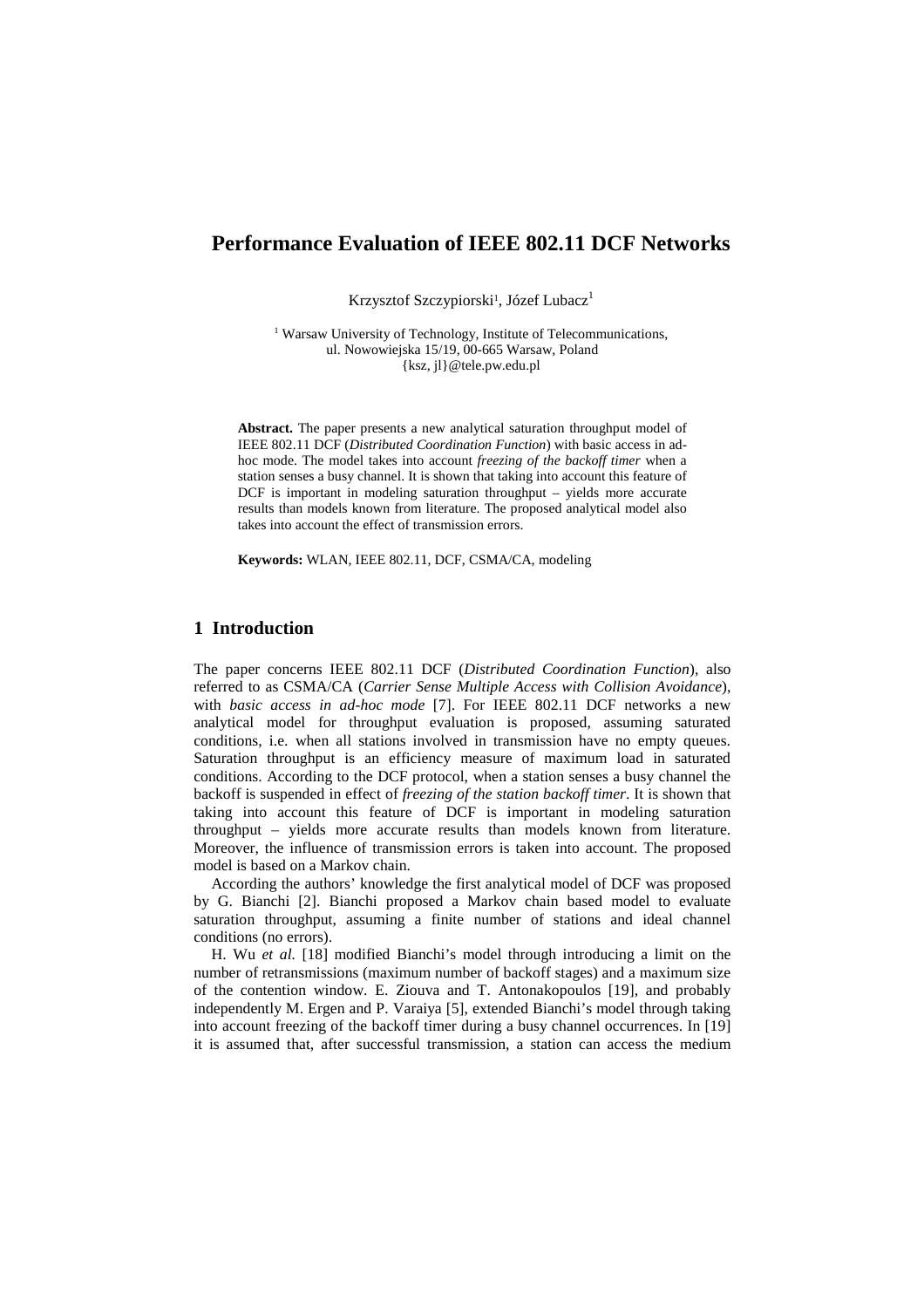without backoff; this assumption does not comply with the IEEE 802.11 standard [7]. In [5] the presented analytical solution of the introduced Markov chain is erroneous.

The above mentioned models assume ideal channel conditions, i.e. no transmission errors. P. Chatzimisios *et al.* [4] and Q. Ni *et al.* [14] extended Wu's model [18] to take account of transmission failure. In [14] ACK frames loss due to errors is taken into account; in [4] ACK frames loss is not considered.

In [2], [5] and [18] RTS/CTS (*Request to Send/Clear to Send*) is considered, but without taking into account the two independent retransmission counters: SLRC – *Station Long Transmission Retry* and SSRC – *Station Short Transmission Retry*. In effect these models cannot be extended to take account of transmission errors. In [4] and [14] transmission errors are considered, however only for the case of basic access (i.e. only with the account of the SLRC counter).

It should be noted that in [2], [4] and [18] the authors have mistakenly taken DIFS (*DCF InterFrame Space*) for EIFS (*Extended InterFrame Space*). This mistake does not however have a very important impact on the evaluation of saturation throughput.

All the aforementioned analyses are based on Markov chains. Also other approaches were presented, e.g. in [1], [3] and [15]. These approaches make several simplifying assumptions and thus do not take into account important features of DCF.

The model presented in this paper is, generally speaking, in line with the extensions of the basic Bianchi's model [2] which were proposed in [18] and [14]. The essential difference of the presented model with respect to the latter two is in that it takes into account the effect of freezing of the stations' backoff timer along with the limitation of the number of retransmissions, maximum size of the contention window and the impact of transmission errors.

# **2 The Model**

#### **2.1 Assumptions**

- 1. Saturated conditions are considered; stations have no empty queues there is always a frame to be sent.
- 2. *n* stations compete for medium access (for  $n=1$  only one station sends frames to other station which can only reply with ACK).
- 3. Errors in the transmission medium are randomly distributed; this is the worst case for the *frame error rate –* FER. All stations have the same *bit error rate* (BER).
- 4. All stations are in transmission range and there are no hidden terminals.
- 5. Stations communicate in ad hoc mode (BSS *Basic Service Set*) with basic access method.
- 6. All stations use the same physical layer (PHY).
- 7. The transmission data rate *R* is the same and constant for all stations.
- 8. All frames are of constant length *L*.
- 9. Only data frames and ACK frames are exchanged.
- 10.Collided frames are discarded the capture effect [12] is not considered.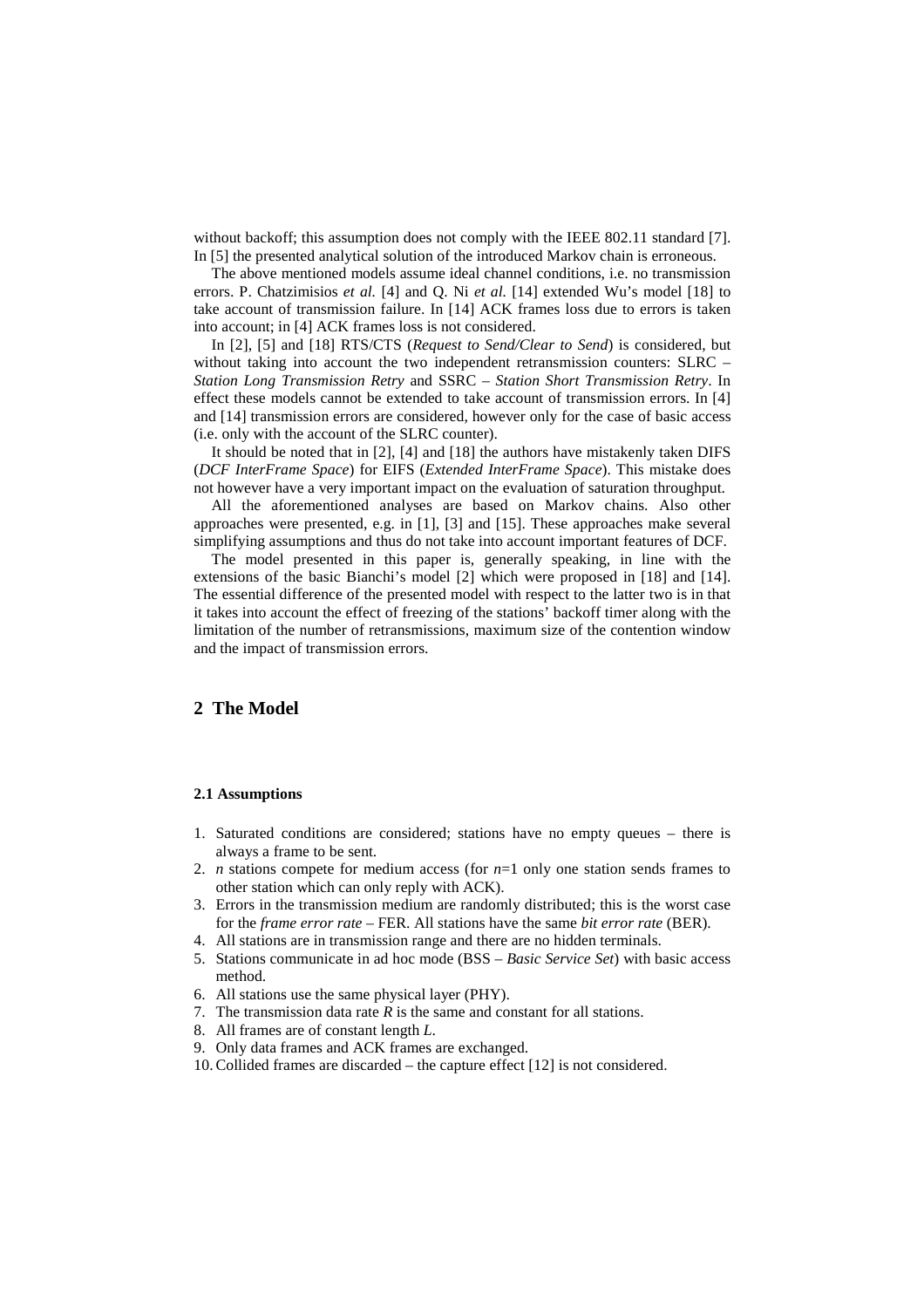# **2.2 Saturation throughput** *S* **expressed through characteristics of the physical channel**

The saturation throughput *S* is defined as in [2]:

$$
S = \frac{E[DATA]}{E[T]} \tag{1}
$$

where E[*DATA*] is the mean value of the successfully transmitted payload, and E[*T*] is the mean value of the duration of the following *channel states*:

 $T_I$  – idle slot,

*TS* – successful transmission,

 $T_C$  – transmission with collision,

*TE\_DATA* – unsuccessful transmission with data frame error,

 $T_{E\,$ *ACK* – unsuccessful transmission with ACK error.



**Fig. 1.** States of the channel.

Fig. 1 illustrates the dependence of the above channel states on:

*TPHYhdr* – duration of a PLCP (*PHY Layer Convergence Procedure*) preamble and a PLCP header,

*TDATA* – duration to transmit a data frame,

- $T_{ACK}$  duration to transmit an ACK frame,
- *TSIFS* duration of SIFS (*Short InterFrame Space*),

*TDIFS* – duration of DIFS,

*TEIFS* – duration of EIFS.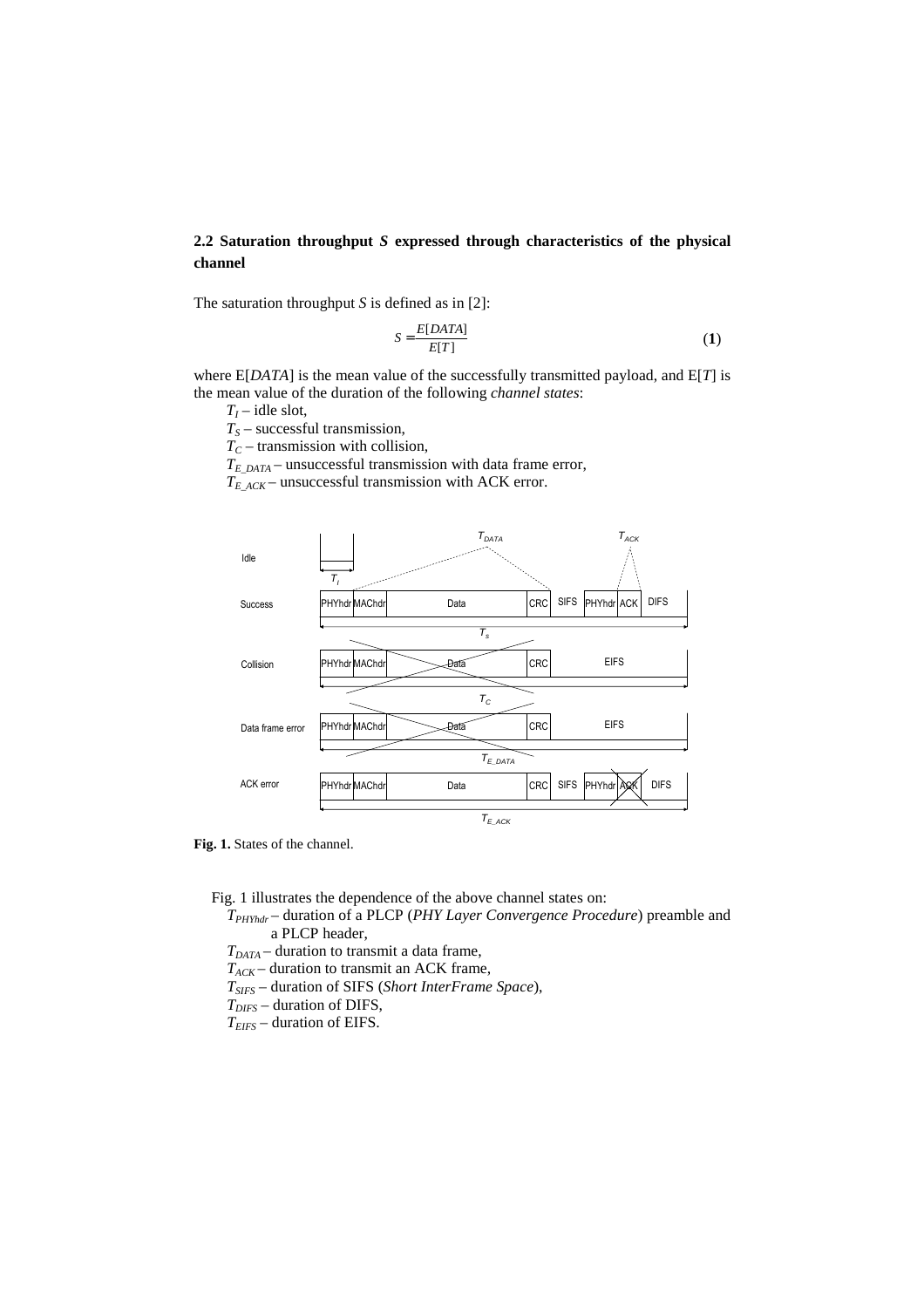The relation of the saturation throughput to physical channel characteristics is calculated similarly as in [14]:

$$
\begin{cases}\nT_I = \sigma \\
T_S = 2T_{PHYhdr} + T_{DATA} + 2\delta + T_{SIFS} + T_{ACK} + T_{DIFS} \\
T_C = T_{PHYhdr} + T_{DATA} + \delta + T_{EIFS} \\
T_{E\_DATA} = T_{PHYhdr} + \delta + T_{DATA} + T_{EIFS} \\
T_{E\_ACK} = T_S\n\end{cases}
$$
\n(2)

where  $\sigma$  is the duration of idle slot (*aSlotTime* [7]) and  $\delta$  is the propagation delay.

For OFDM (*Orthogonal Frequency Division Multiplexing*) PHY, i.e. 802.11a [8] and 802.11g [11]:

$$
T_{ACK} = T_{symbol} \left[ \frac{L_{SER} + L_{TAIL} + L_{ACK}}{N_{BPS}} \right]
$$
 (3)

$$
T_{DATA} = T_{symbol} \left[ \frac{L_{SER} + L_{TAL} + L_{DATA}}{N_{B\rho S}} \right]
$$
\n
$$
(4)
$$

where:

*Tsymbol* – duration of a transmission symbol,

*LSER* – ODFM PHY layer SERVICE field size,

*LTAIL* – OFDM PHY layer TAIL fields size,

*NBpS* – number of encoded bits per one symbol,

*LACK* – size of an ACK frame,

*LDATA* – size of a data frame.

For DSSS (*Direct Sequence Spread Spectrum*) PHY (i.e. 802.11 1 and 2 Mbps [7], 802.11b [9] with long preamble) formulas (3) and (4) may be applied with  $L_{SER} = L_{TAIL} = 0$  (there are no such fields). Values of  $\sigma$ ,  $T_{PHYhdr}$ ,  $T_{SIFS}$ ,  $T_{EIFS}$ ,  $T_{synbob}$  $N_{BpS}$ ,  $L_{SER}$  and  $L_{TAIL}$  are defined in accordance with 802.11 standard ([7], [8], [9], or  $[11]$ ).

Probabilities corresponding to states of the channel are denoted as follows:

*PI* – probability of idle slot,

 $P<sub>S</sub>$  – probability of successful transmission,

*PC* – probability of collision,

 $P_{E<sub>DATA</sub>}$  – probability of unsuccessful transmission due to data frame error,

 $P_{E|ACK}$  – probability of unsuccessful transmission due to ACK error.

Let  $\tau$  be the probability of frame transmission,  $p_{e\_data}$  the probability of data frame error and  $p_{e,ACK}$  the probability of ACK error. These are related to channel state probabilities as follows:

$$
\begin{cases}\nP_{I} = (1 - \tau)^{n} \\
P_{S} = n\tau(1 - \tau)^{n-1}(1 - p_{e\_data})(1 - p_{e\_ACK}) \\
P_{C} = 1 - (1 - \tau)^{n} - n\tau(1 - \tau)^{n-1} \\
P_{E\_DATA} = n\tau(1 - \tau)^{n-1} p_{e\_data} \\
P_{E\_ACK} = n\tau(1 - \tau)^{n-1}(1 - p_{e\_data}) p_{e\_ACK}\n\end{cases} (5)
$$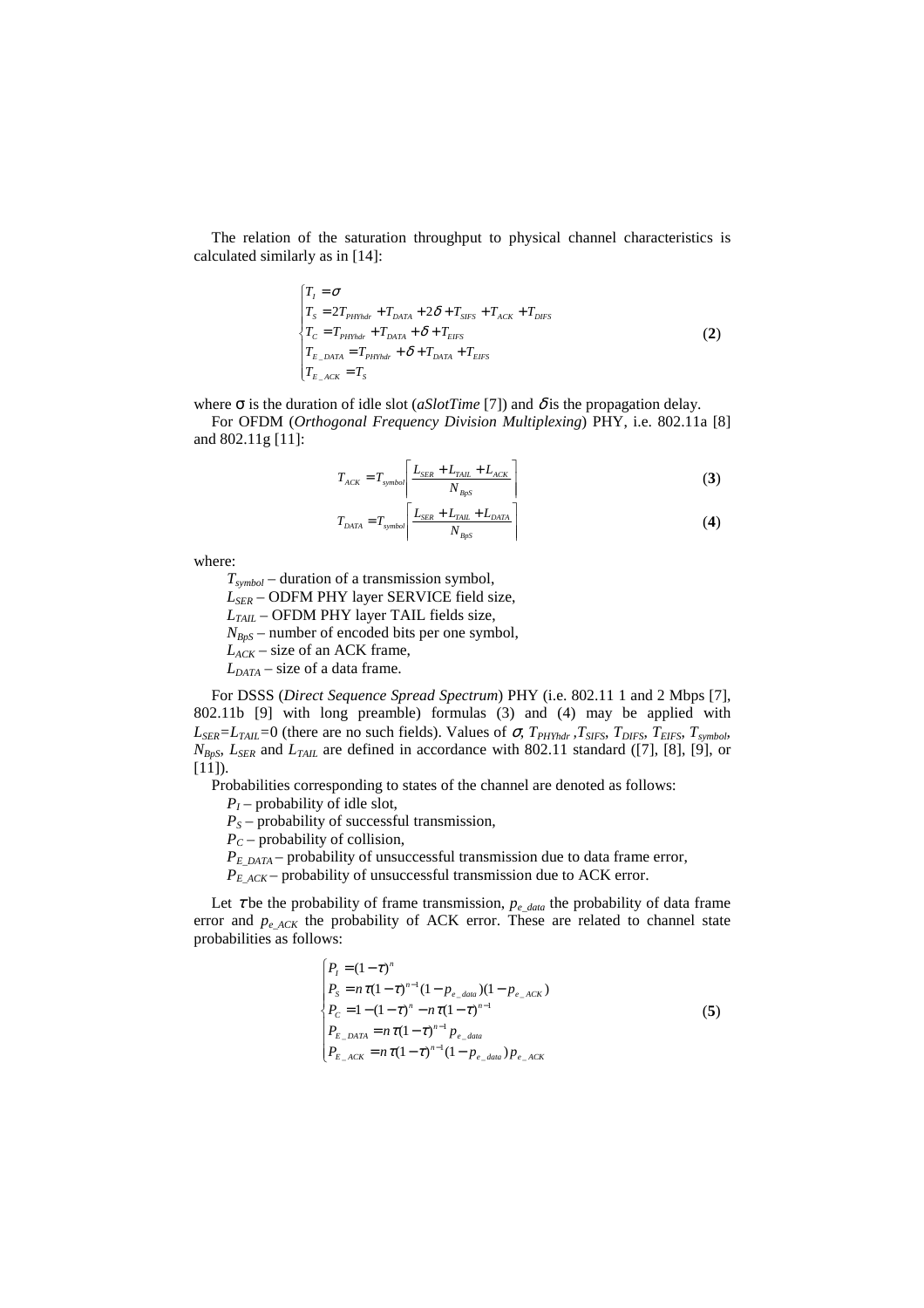The saturation throughput *S* equals

$$
S = \frac{P_S L_{pld}}{T_I P_I + T_S P_S + T_C P_C + T_{E_D A T A} P_{E_D A T A} + T_{E_A C K} P_{E_A C K}}
$$
(6)

where  $L_{pld}$  is MAC (*Medium Access Control*) payload size and  $L_{pld} = L - L_{MACHdr}$ , where  $L_{MACHdr}$  is the size of the MAC header plus the size of FCS (*Frame Checksum Sequence*).

*S* can be normalized to data rate *R*:

$$
\overline{S} = \frac{S}{R} \tag{7}
$$

where

$$
R = \frac{N_{\rm BpS}}{T_{\rm symbol}}
$$
 (8)

As a result, saturation throughput *S* is expressed as a function of τ*, pe\_data* and *pe\_ACK*. In the following sections these probabilities are evaluated.

#### **2.3 Probability of frame transmission** <sup>τ</sup>

Let  $s(t)$  be a random variable describing DCF backoff stage at time  $t$ , with values from set  $\{0, 1, 2, \ldots, m\}$ . Let  $b(t)$  be a random variable describing the value of the backoff timer at time *t*, with values from set  $\{0, 1, 2, \ldots, W_i - 1\}$ . These random variables are dependent because the maximum value of the backoff timer depends on backoff stage:

$$
W_i = \begin{cases} 2^i W_0, & i \le m' \\ 2^{m'} W_0 = W_m, & i > m' \end{cases}
$$
 (9)

where  $W_0$  is an initial size of contention window and  $m'$  is a maximum number by which the contention window can be doubled; *m'* can be both greater and smaller than *m* and also equal to *m*. *W*<sub>0</sub> and *W*<sub>*m'*</sub> depend on *CW*<sub>*min*</sub> and *CW*<sub>*max*</sub> [7]:

$$
W_0 = CW_{\min} + 1 \tag{10}
$$

$$
W_{m'} = CW_{\text{max}} + 1 = 2^{m'} W_0 \tag{11}
$$

The two-dimensional process  $(s(t), b(t))$  will be analyzed with an embedded Markov chain (in steady state) at time instants at which the channel state changes. Let  $(i,k)$  denote the state of this process. The one-step conditional state transition probabilities will be denoted by  $P = (\cdot, \cdot | \cdot, \cdot).$ 

Let  $p_f$  be the probability of transmission failure and  $p_{coll}$  the probability of collision. The non-null transition probabilities are determined as follows (comp. Fig. 2):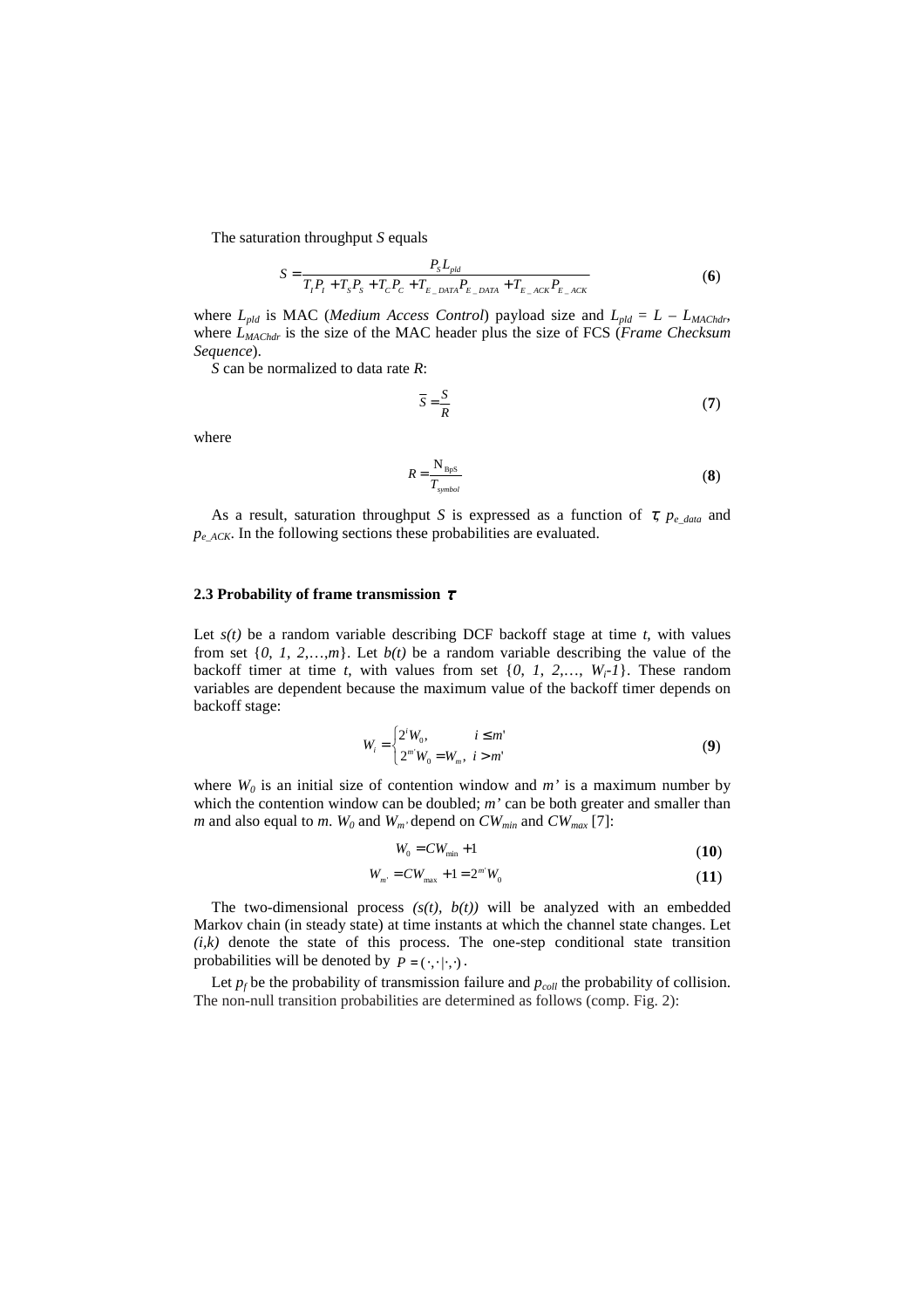(a) 
$$
P(i, k | i, k + 1) = 1 - p_{coll}
$$
,  $0 \le i \le m, 0 \le k \le W_i - 2$   
\n(b)  $P(i, k | i, k) = p_{coll}$ ,  $0 \le i \le m, 1 \le k \le W_i - 1$   
\n(c)  $P(0, k | i, 0) = (1 - p_f) / W_0$ ,  $0 \le i \le m - 1, 0 \le k \le W_0 - 1$   
\n(d)  $P(i, k | i - 1, 0) = p_f / W_i$ ,  $1 \le i \le m, 0 \le k \le W_i - 1$   
\n(e)  $P(0, k | m, 0) = 1 / W_0$ ,  $0 \le k \le W_0 - 1$  (12)

Ad (a): The station's backoff timer is decremented from *k+*1 to *k* at fixed *i* backoff stage, i.e. the station has detected an idle slot, so the channel is idle. The probability of this event *Pr{channel is idle}* = 1 – *Pr{one or more station is transmitting}*. We consider saturated conditions, so *Pr{one or more station is transmitting}* equals *pcoll.* 

Ad (b): The station's backoff timer is frozen at fixed *i* backoff stage, i.e. the channel is busy. *Pr{channel is busy}* = *Pr{one or more station is transmitting}* =  $p_{coll}$ .



**Fig. 2.** Markov chain transitions.

Ad (c): The station's backoff timer is changed from *0* to *k* and the backoff stage is changed from *i* to *0.* The probability of this event equals: *Pr{transmission is successful and number k was randomly chosen to initiate the backoff timer at stage 0}*  = *Pr{transmission is successful}*⋅ *Pr{number k was randomly chosen to initiate the backoff timer at stage 0}*. The probability of successful transmission is equal to  $1 - p_f$ and the probability that number *k* was randomly chosen to initiate the backoff timer at stage *0* equals 1/*W0*.

Ad (d): The station's backoff timer is changed from *0* to *k* and the backoff stage is changed from *i-*1 to *i.* The probability of this event equals: *Pr{transmission is unsuccessful and number k was randomly chosen to initiate the backoff timer at stage*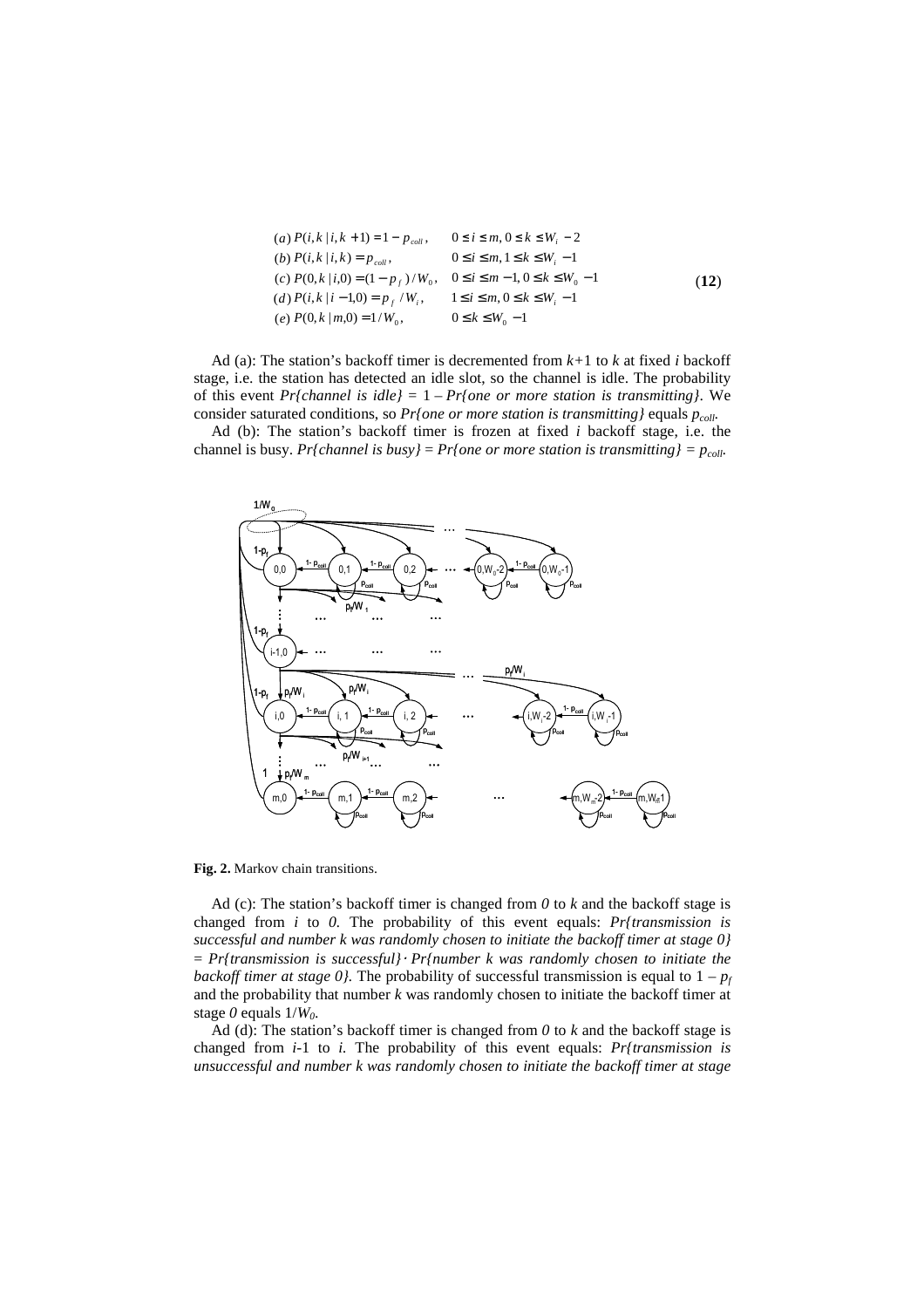*i}*= *Pr{transmission is unsuccessful}*⋅ *Pr{number k was randomly chosen to initiate the backoff timer at stage i].* The probability of unsuccessful transmission equals  $p_f$ and the probability that number *k* was randomly chosen to initiate the backoff timer at stage *i* equals 1/*W<sup>i</sup>* .

Ad (e): The station's backoff timer is changed from *0* to *k* and the backoff stage is changed from *m* to *0,* i.e. the station has reached maximum retransmission count. The probability of this event equals the probability that number *k* was randomly chosen to initiate the backoff timer at stage *0*, i.e. 1/*W0*.

Let  $b_{i,k}$  be the probability of state  $(i,k)$ . It can be shown that:

$$
b_{i,0} = p_f \cdot b_{i-1,0} \tag{13}
$$

$$
b_{i,0} = p_f^i \cdot b_{0,0} \tag{14}
$$

and

$$
b_{i,k} = \begin{cases} \frac{W_i - k}{W_i (1 - p_{coll})} p_f^{i} \cdot b_{0,0}, & 0 < k \le W_i - 1\\ p_f^{i} \cdot b_{0,0}, & k = 0 \end{cases}
$$
 (15)

From:

$$
\sum_{i=0}^{m} \sum_{k=0}^{W_i-1} b_{i,k} = 1
$$
\n(16)

and

$$
\sum_{i=0}^{m} b_{i,0} = b_{0,0} \frac{1 - p_f^{m+1}}{1 - p_f}
$$
 (17)

we get

$$
b_{0.0}^{-1} = \begin{cases} \frac{(1 - p_f)W_0(1 - (2p_f)^{m+1}) - (1 - 2p_f)(1 - p_f^{m+1})}{2(1 - 2p_f)(1 - p_f)(1 - p_{coll})} + \frac{1 - p_f^{m+1}}{1 - p_f}, & m \le m'\\ \frac{\Psi}{2(1 - 2p_f)(1 - p_f)(1 - p_{coll})} + \frac{1 - p_f^{m+1}}{1 - p_f}, & m > m' \end{cases}
$$
(18)

where

$$
\Psi = (1 - p_f)W_0(1 - (2p_f)^{m+1}) - (1 - 2p_f)(1 - p_f^{m+1}) + W_0 2^{m'} p_f^{m+1} (1 - 2p_f)(1 - p_f^{m-m'})
$$
\n(19)

The probability of frame transmission <sup>τ</sup> is equal to *Pr{backoff timer equals 0}* and thus:

*m*

$$
\tau = \sum_{i=0}^{\infty} b_{i,0} =
$$
\n
$$
= \begin{cases}\n\left(\frac{(1 - p_f)W_0(1 - (2p_f)^{m+1}) - (1 - 2p_f)(1 - p_f^{m+1})}{2(1 - 2p_f)(1 - p_f)(1 - p_{coH})} + \frac{1 - p_f^{m+1}}{1 - p_f}\right)^{-1} \frac{1 - p_f^{m+1}}{1 - p_f}, & m \leq m' \\
\left(\frac{\Psi}{2(1 - 2p_f)(1 - p_f)(1 - p_{coH})} + \frac{1 - p_f^{m+1}}{1 - p_f}\right)^{-1} \frac{1 - p_f^{m+1}}{1 - p_f}, & m > m'\n\end{cases}
$$
\n(20)

For  $p_{coll} = 0$  the above solution is the same as presented in [14].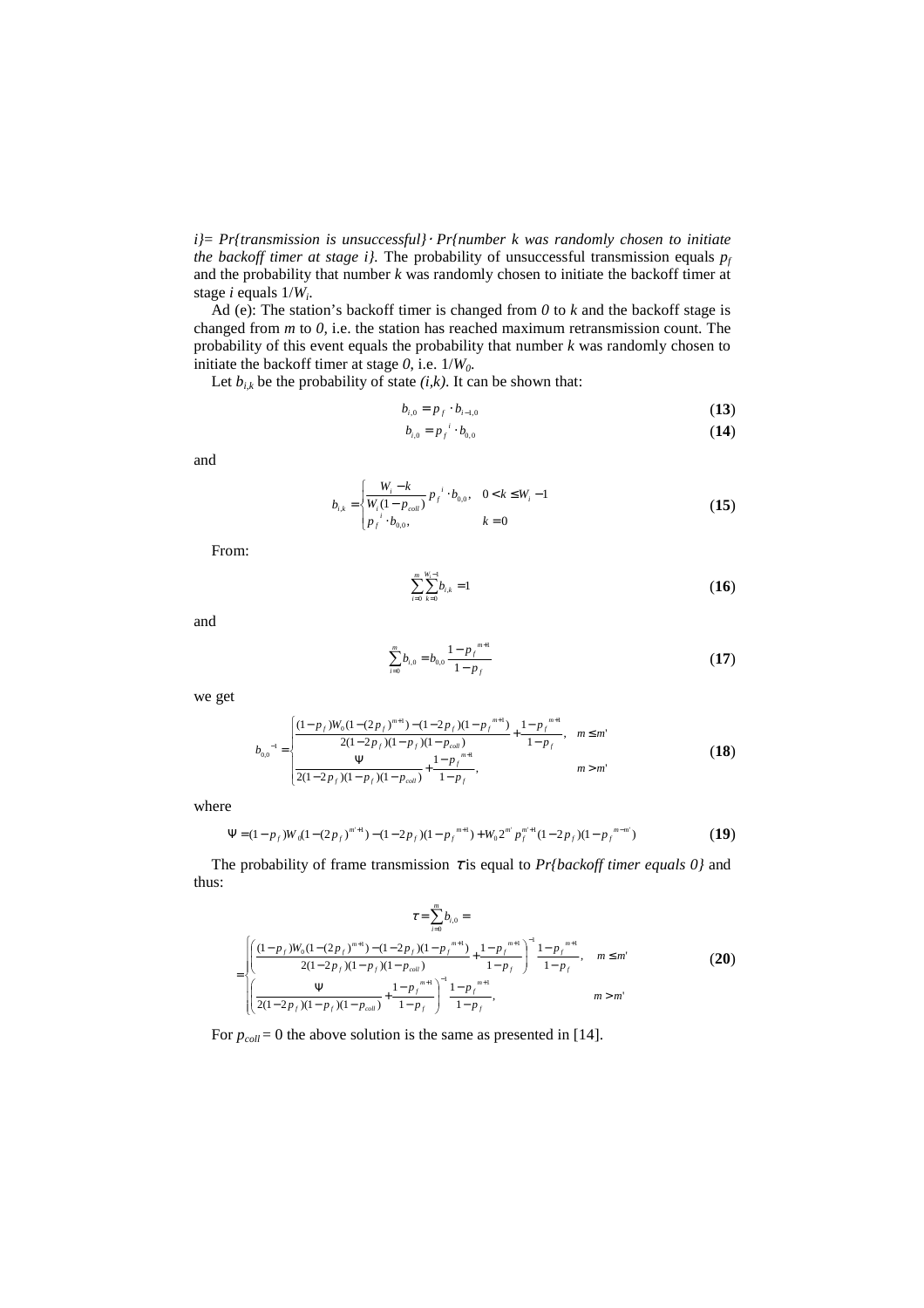## **2.4 Probability of transmission failure**  $p_f$  **and probability of collision**  $p_{coll}$

The probability of transmission failure

$$
p_f = 1 - (1 - p_{coll})(1 - p_e)
$$
 (21)

where  $p_e$  is the frame error probability:

$$
p_e = 1 - (1 - p_{e\_data})(1 - p_{e\_ACK})
$$
\n(22)

where *pe\_data* is FER for data frames and *pe\_ACK* is FER for ACK frames. *pe\_data* and  $p_e$ <sub>*ACK*</sub> can be calculated from bit error probability (i.e. BER)  $p_b$ :

$$
p_{e_{-data}} = 1 - (1 - p_b)^{L_{data}} \tag{23}
$$

$$
p_{e_{-}ACK} = 1 - (1 - p_b)^{L_{ACK}} \tag{24}
$$

The probability of collision

$$
p_{coll} = 1 - (1 - \tau)^{n-1}
$$
 (25)

Finally

$$
p_f = 1 - (1 - p_{coll})(1 - p_e) = 1 - (1 - \tau)^{n-1}(1 - p_e)
$$
\n(26)

Equations (20) and (26) form a non-linear system with two unknown variables  $\tau$ and  $p_f$  which may be solved numerically.

### **3 Validation**

The presented model was validated with the use of simulation in two steps. The aim of Step 1 was to compare the proposed model with (i) models presented in [2] and [18] in which channel errors are not taken into account, with (ii) the special case of model [14] for which BER is assumed zero, and with (iii) simulations (also presented in [6]). In Step 2, channel errors are taken into account; the accuracy of the presented model is evaluated with simulations presented in [13] and compared to the model presented in [14].

#### Step 1

The *ns-2* simulator version 2.29 [17] was used. The IEEE 802.11 DSSS 1 Mbps PHY was simulated (OFDM PHY is not implemented in the standard version of *ns-2*). The simulation was performed for saturated conditions with static routing and for 1000 bytes MAC frames UDP traffic. The results are presented in Table 1 and Fig. 3.

The proposed model was also compared with simulation results presented in [6], which were obtained with the simulation tool created at *Universitat Politècnica de Catalunya* in Barcelona [15]. In Table 2 the condition of simulation and simulation results are presented. Note that non-aggregated values of saturation throughput (*S/n*) are presented.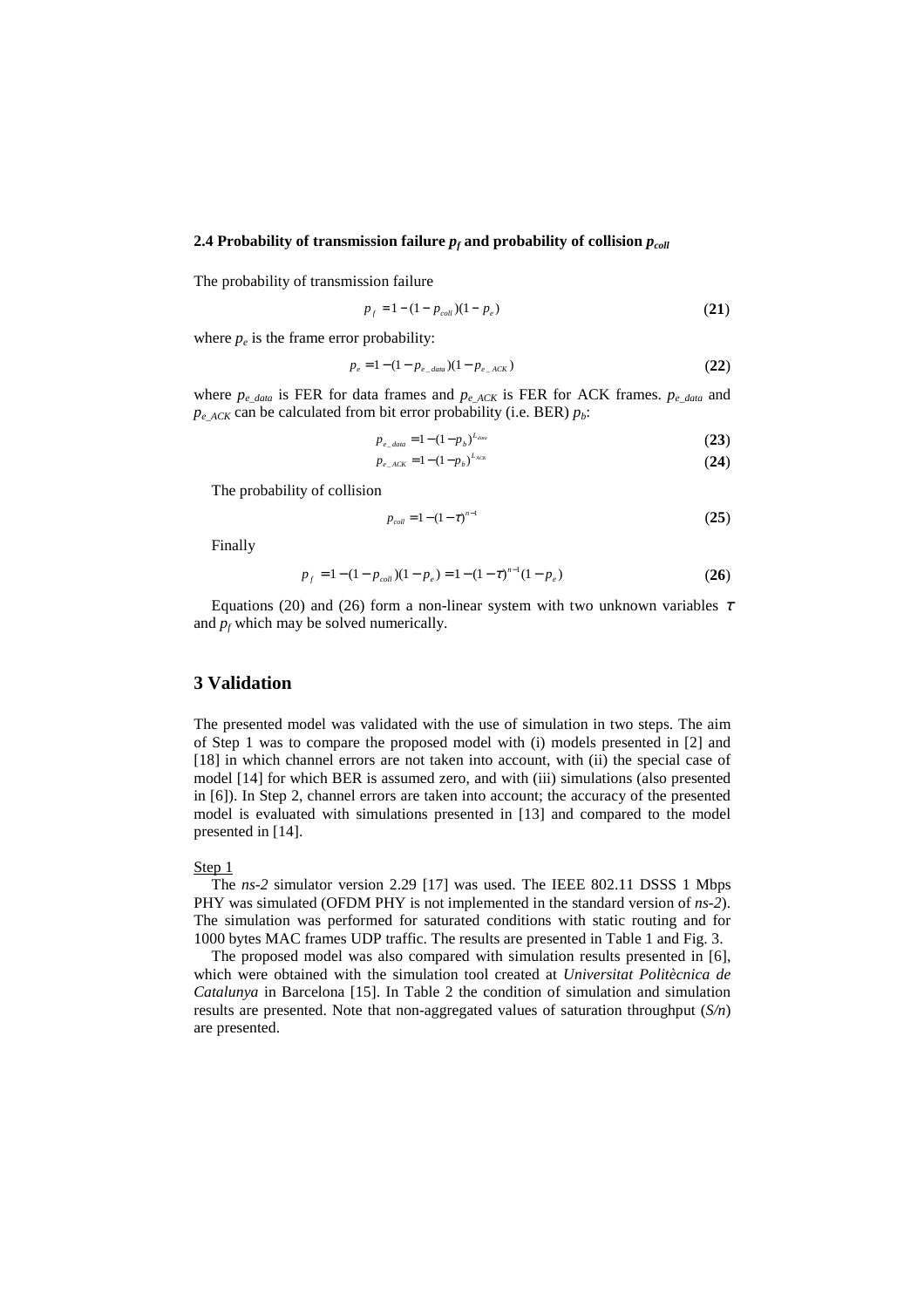Table 1. Normalized values of saturation throughput for IEEE 802.11 DSSS 1 Mbps with  $L=1000$  bytes and  $BER = 0$ .

| $\boldsymbol{n}$ | <b>Bianchi</b><br>model<br>$\lceil 2 \rceil$ | Wu et al.<br>model<br>[18] | Ni et al.<br>model<br>[14] | <b>Proposed</b><br>model | <b>Simulation</b><br>(average) | <b>Standard</b><br>deviation |
|------------------|----------------------------------------------|----------------------------|----------------------------|--------------------------|--------------------------------|------------------------------|
|                  | 0.8769                                       | 0.8769                     | 0.8769                     | 0.8769                   | 0.8780                         | 0.000                        |
| 2                | 0.8666                                       | 0.8666                     | 0.8657                     | 0.8661                   | 0.8635                         | 0.000                        |
| $\overline{4}$   | 0.8329                                       | 0.8329                     | 0.8306                     | 0.8367                   | 0.8354                         | 0.003                        |
| 10               | 0.7602                                       | 0.7586                     | 0.7540                     | 0.7779                   | 0.7625                         | 0.005                        |
| 20               | 0.6929                                       | 0.6846                     | 0.6783                     | 0.7238                   | 0.7200                         | 0.002                        |
| 30               | 0.6497                                       | 0.6330                     | 0.6258                     | 0.6891                   | 0.6872                         | 0.004                        |
| 50               | 0.5904                                       | 0.5558                     | 0.5477                     | 0.6421                   | 0.6303                         | 0.003                        |
| 80               | 0.5297                                       | 0.4684                     | 0.4599                     | 0.5955                   | 0.5633                         | 0.004                        |



**Fig. 3.** Normalized saturation throughput: analytical and simulation results for IEEE 802.11 DSSS 1 Mbps with *L*=1000 bytes and *BER*=0.

| n              | <b>Bianchi</b><br>model<br>$\lceil 2 \rceil$ | Wu et al.<br>model<br>[18] | Ni et al.<br>model<br>[14] | <b>Proposed</b><br>model | <b>Simulation</b> |
|----------------|----------------------------------------------|----------------------------|----------------------------|--------------------------|-------------------|
|                | 31.36                                        | 31.36                      | 31.36                      | 31.36                    | 31.79             |
| $\overline{c}$ | 16.24                                        | 16.24                      | 16.15                      | 16.05                    | 16.18             |
| $\overline{4}$ | 7.90                                         | 7.90                       | 7.79                       | 7.86                     | 7.85              |
| 10             | 2.87                                         | 2.86                       | 2.79                       | 2.93                     | 2.92              |
| 15             | 1.82                                         | 1.78                       | 1.72                       | 1.88                     | 1.87              |
| 20             | 1.30                                         | 1.26                       | 1.21                       | 1.36                     | 1.36              |
| 25             | 1.00                                         | 0.95                       | 0.91                       | 1.06                     | 1.06              |
| 50             | 0.43                                         | 0.37                       | 0.35                       | 0.47                     | 0.49              |
| 100            | 0.17                                         | 0.11                       | 0.10                       | 0.21                     | 0.22              |

**Table 2.** Non-aggregated values (in Mbps) of saturation throughput for IEEE 802.11g 54 Mbps ERP-OFDM with *L*=1500 bytes and *BER*=0.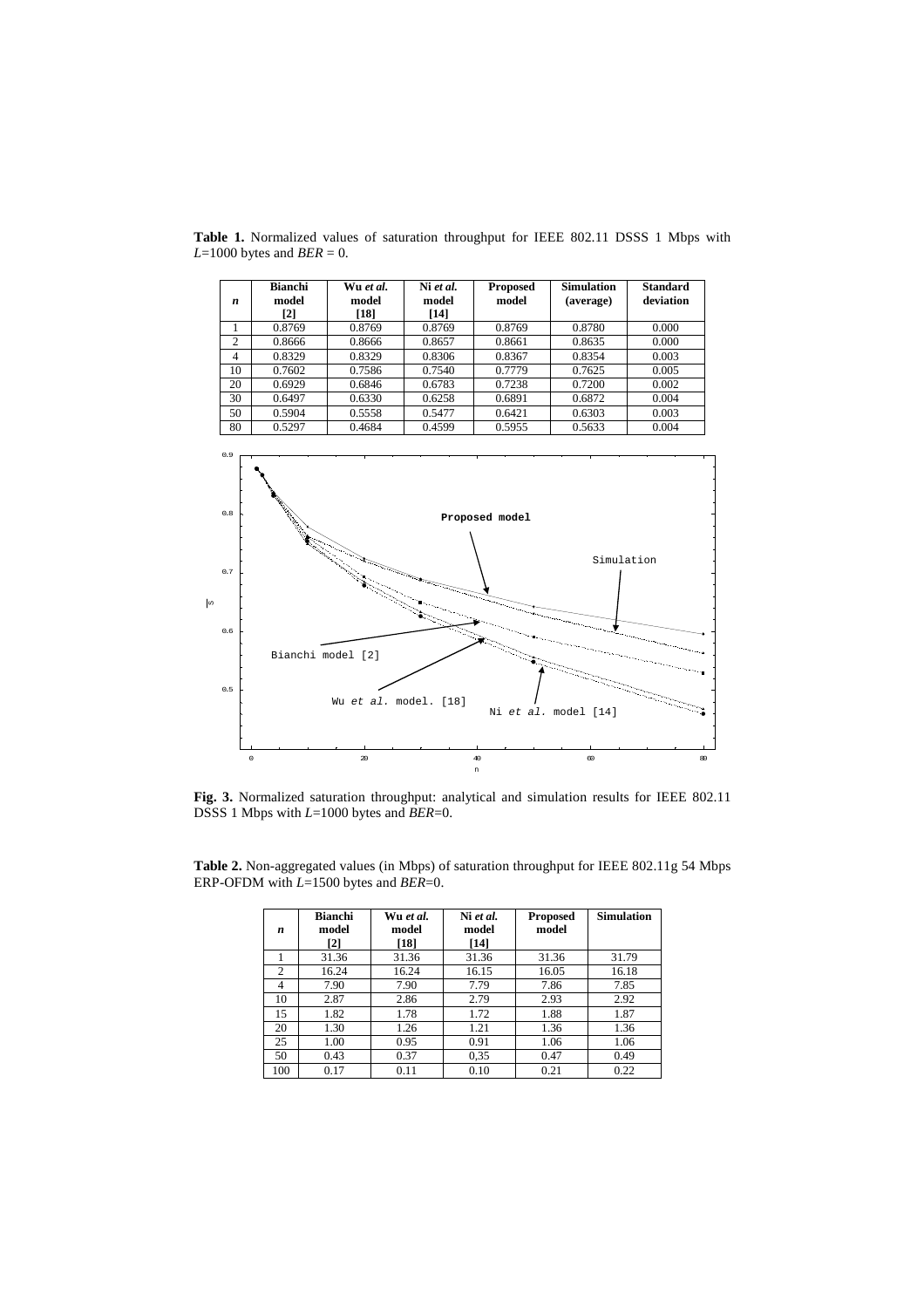#### Step 2

Although the *ns-2* simulator enables to simulate channel errors, the mechanism of errors occurrence is based on physical features and is thus different from the one assumed in the proposed analytical model (randomly distributed bit errors). For this reason the *ns-2* simulator was not used.

The accuracy of the proposed model was compared with results obtained by solving the model presented in [14] for assumptions concerning the physical layer and its parameters which are presented in Table 3 and Fig. 4. The table also presents simulation results which were obtained by the authors of [13] (according to [15], the authors used the same simulation tool as authors of [6], i.e. the simulator mentioned above). In these simulations a random pattern of bit-error occurrence was assumed (i.e. as assumed in the model presented in this paper).

**Table 3.** Normalized values of saturation throughput for IEEE 802.11g 54 Mbps with *L*=1500 bytes and  $BER=10^{-5}$  and  $BER=10^{-4}$ .

| n              | Ni et al.<br>model $[14]$ | <b>Proposed</b><br>model | <b>Simulation</b> | Ni et al.<br>model [14] | <b>Proposed</b><br>model | <b>Simulation</b> |  |
|----------------|---------------------------|--------------------------|-------------------|-------------------------|--------------------------|-------------------|--|
|                | $BER=10^{-5}$             |                          |                   | $BER=10^{-4}$           |                          |                   |  |
| $\mathfrak{2}$ | 0.5246                    | 0.5207                   | 0.5080            | 0.1425                  | 0.1412                   | 0.0711            |  |
| 4              | 0.5148                    | 0.5167                   | 0.4989            | 0.1640                  | 0.1619                   | 0.0993            |  |
| 10             | 0.4672                    | 0.4880                   | 0.4739            | 0.1699                  | 0.1705                   | 0.1365            |  |
| 15             | 0.4354                    | 0.4693                   | 0.4593            | 0.1640                  | 0.1682                   | 0.1461            |  |
| 20             | 0.4081                    | 0.4541                   | 0.4476            | 0.1564                  | 0.1648                   | 0.1517            |  |
| 25             | 0.3843                    | 0.4413                   | 0.4383            | 0.1486                  | 0.1612                   | 0.1537            |  |
| 50             | 0.2906                    | 0.3965                   | 0.4052            | 0.1128                  | 0.1459                   | 0.1572            |  |
| 100            | 0.1656                    | 0.3448                   | 0.3607            | 0.0619                  | 0.1260                   | 0.1504            |  |



**Fig. 4.** Normalized saturation throughput: analytical and simulation results for IEEE 802.11g 54 Mbps ERP-OFDM with  $L=1500$  bytes and  $BER=10^{-5}$  and  $BER=10^{-4}$ .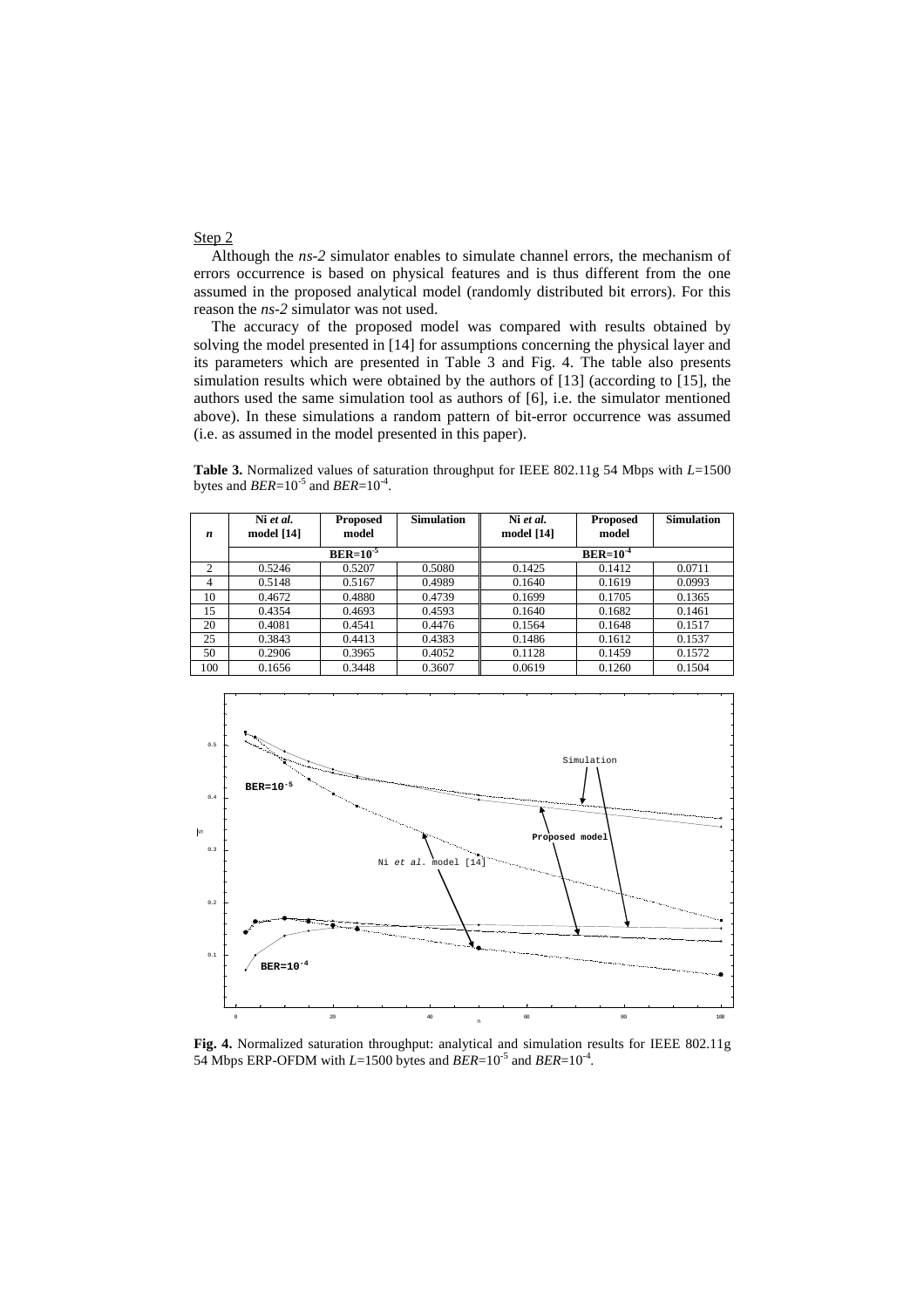To conclude: the results presented in the tables and figures above show that the proposed model has good accuracy both in the case of error-free and error-prone channels. For error-free conditions the model yields some overestimation while other models known from literature tend to underestimate the saturation throughput. For both error-free and error-prone cases the proposed model shows better accuracy than the literature models with which it was compared, especially for large number of stations. The latter is the consequence of the fact that the proposed model takes into account freezing of the backoff timer; the impact of the freezing of the backoff timer on throughput evaluation increases with the increase of the number of station competing for access to the transmission medium.

Future work could be focused on taking into account such features of the IEEE 802.11 protocol as the RTS/CTS and EDCA (*Enhanced Distributed Channel Access*) [10].

## **References**

- 1. Bianchi, G., Tinnirello, I.: Remarks on IEEE 802.11 DCF Performance Analysis. IEEE Communications Letters, Vol. 9 (2005) 765-767
- 2. Bianchi, G.: Performance Analysis of the IEEE 802.11 Distributed Coordination Function. IEEE Journal on Selected Areas in Communications, Vol. 18, No. 3 (2000) 535-547
- 3. Cali, F., Conti, M., Gregori, E.: Dynamic Tuning of the IEEE 802.11 Protocol to Achieve a Theoretical Throughput Limit. IEEE/ACM Trans. Networking, Vol. 8, No. 6 (2000) 785-799
- 4. Chatzimisios, P., Boucouvalas, A., Vitsas, V.: Influence of Channel BER on IEEE 802.11 DCF. IEE Electronics Letters, Vol. 39, No. 23 (2003)
- 5. Ergen, M., Varaiya, P.: Throughput Analysis and Admission Control in IEEE 802.11a. Springer Mobile Networks and Applications, Vol. 10, No. 5 (2005) 705-706
- 6. Heusse, M., Rousseau, F., Guillier, R., Duda, A.: Idle Sense: An Optimal Access Method for High Throughput and Fairness in Rate Diverse Wireless LANs. In: SIGCOMM'05 Conference on Applications, Technologies, Architectures and Protocols for Computer Communications, Philadelphia (2005) 121-132
- 7. IEEE 802.11, 1999 Edition (ISO/IEC 8802-11: 1999) IEEE Standards for Information Technology – Telecommunications and Information Exchange between Systems – Local and Metropolitan Area Network – Specific Requirements – Part 11: Wireless LAN Medium Access Control (MAC) and Physical Layer (PHY) Specifications (1999)
- 8. IEEE 802.11a-1999 (8802-11:1999/Amd 1:2000(E)), IEEE Standard for Information technology – Telecommunications and information exchange between systems – Local and metropolitan area networks – Specific requirements – Part 11: Wireless LAN Medium Access Control (MAC) and Physical Layer (PHY) specifications – Amendment 1: Highspeed Physical Layer in the 5 GHz band (1999)
- 9. IEEE 802.11b-1999 Supplement to 802.11-1999, Wireless LAN MAC and PHY specifications: Higher speed Physical Layer (PHY) extension in the 2.4 GHz band (1999)
- 10. IEEE 802.11e-2005, IEEE Standard for Information technology Telecommunications and information exchange between systems – Local and metropolitan area networks – Specific requirements Part 11: Wireless LAN Medium Access Control (MAC) and Physical Layer (PHY) specifications: Amendment 8: Medium Access Control (MAC) Quality of Service Enhancements (2005)
- 11. IEEE 802.11g-2003 IEEE Standard for Information technology Telecommunications and information exchange between systems – Local and metropolitan area networks –